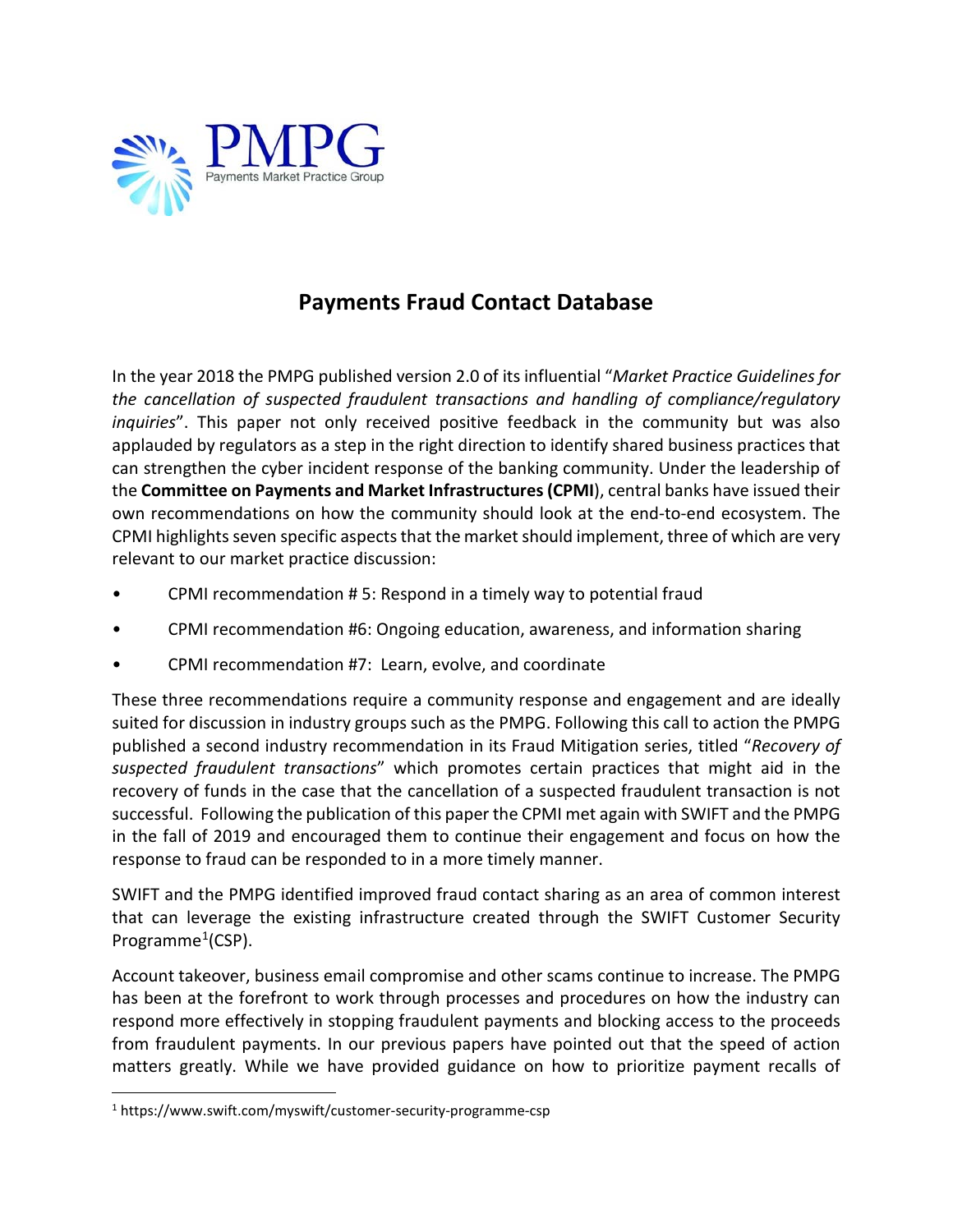fraudulently initiated transactions, one aspect that we still need to address is how banks can improve the coordination with each other. Despite all available technical solutions, it matters in many cases if you can call the operations area in another bank and alert them about a fraudulent wire. While large banks have contacts available, many smaller institutions lack access to this information.

The goal of this initiative is to support the creation and maintenance of a central repository that the industry can access to look up fraud contact information at another institution.

## **Concept**

The key requirements for the directory are that information has to be easy to collect, needs to be accessible, conform to data privacy requirements, and should fit into an existing maintenance process. This last requirement is met by the annual SWIFT CSP attestation process, which already requires the disclosure of information security contacts.

## **Data to be collected**

Initially we suggest that following information should be collected:

- Organization Name\* (should follow CSP convention)
- Fraud Contact Group Name
- Group Email\* (Use of a generic name/email address recommended)<sup>[2](#page-1-0)</sup>
- Group Phone Number
- Individual Contact Name\*
- Individual Phone Number\*
- Operating Hours\* (Best practice will be 24x7 availability)

(\* Mandatory elements)

Release of this data to counterparties should be based on an explicit consent as part of the annual SWIFT CSP attestation process.

SWIFT should make the contact list available via mySWIFT/SWIFT KYC tool. The contacts details should be exportable by participating SWIFT CSP users. Only banks that publish their details in the fraud directory should be able to access the fraud contact details

By disclosing the contact information, the organization should be able to commit to monitoring and actioning the inquiries sent to their designated contact address, and to ensure that contact information is updated annually in line with CSP requirements.

<span id="page-1-0"></span><sup>&</sup>lt;sup>2</sup> Use of a generic name should make it easier to meet data privacy requirements. As a group email we can recommend to use a common prefix such as: InterbankFraud@domain (Example: InterbankFraud@bank.com)